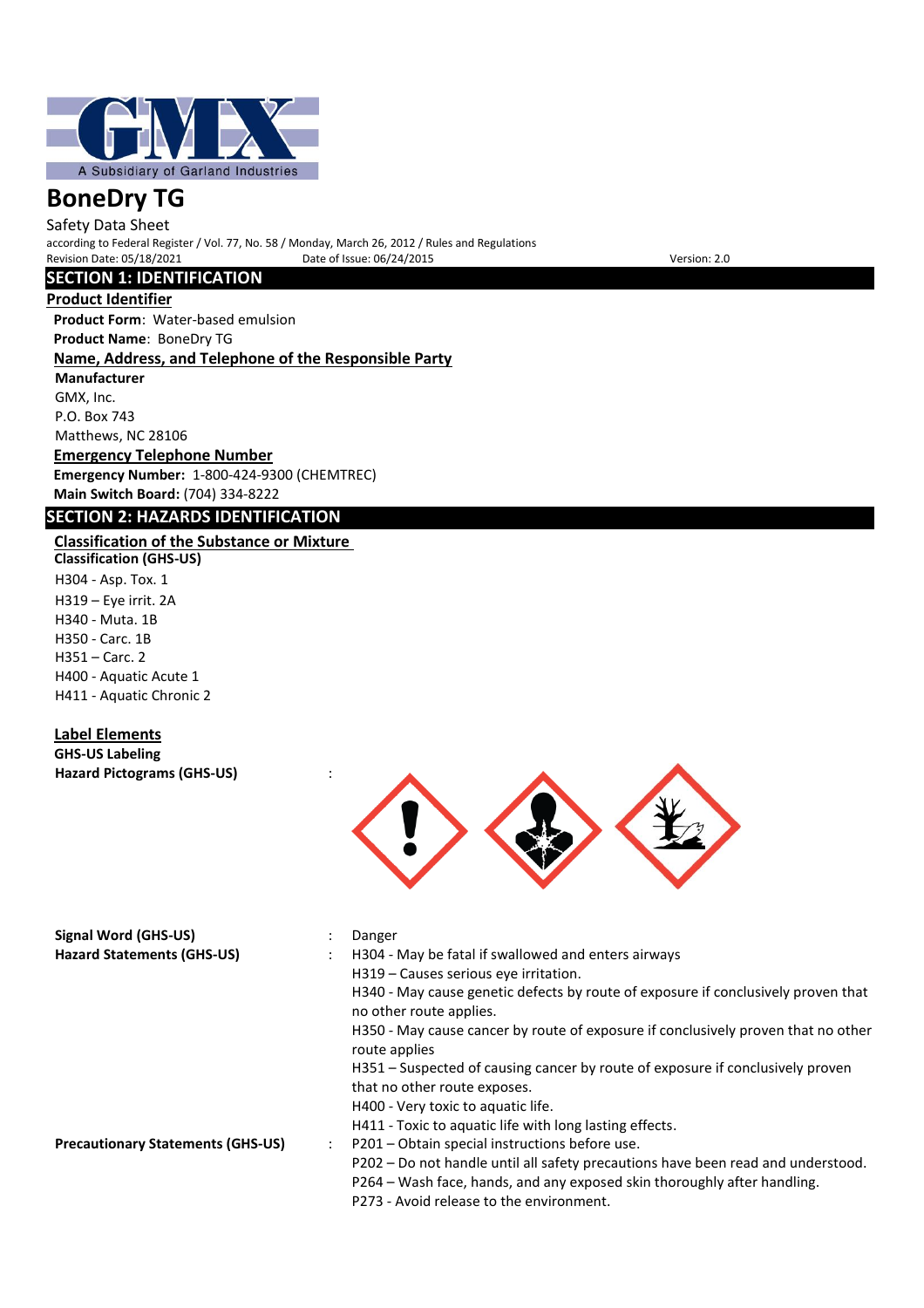Safety Data Sheet According to Federal Register/Vol. 77, No. 58/Monday, March 26, 2012/Rules and Regulations<br>Revision Date: N/A<br>Date of issue: 06/24/2015 Date of issue: 06/24/2015

> P280 – Wear protective gloves/protective clothing/eye protection/face protection. P281 – Use personal protective equipment as required.

P303 + P361 + P353 - IF ON SKIN (or hair): Remove/Take off immediately all contaminated clothing. Rinse skin with water/shower.

P305 + P351 + P338 - IF IN EYES: Rinse cautiously with water for several minutes.

Remove contact lenses, if present and easy to do. Continue rinsing.

P308+P313 – If exposed or concerned: Get medical advice/attention.

P337+P313 – if eye irritation persists: Get medical attention/advice.

P370 + P378 - In case of fire: Use extinguishing media for extinction.

- P391 Collect spillage.
- P403 + P235 Store in a well-ventilated place. Keep cool.
- P405 Store locked up.

P501 – Dispose of contents/container according to local, regional, national, and international regulations.

**Other Hazards** 

**Other Hazards Not Contributing to the Classification:** Not available.

**Unknown Acute Toxicity (GHS-US)**

No data available

## **SECTION 3: COMPOSITION/INFORMATION ON INGREDIENTS**

#### **Substance**

Not available

#### **Mixture**

| <b>Name</b>                       | <b>Product identifier</b> | % (w/w)  | <b>Classification (GHS-US)</b> |
|-----------------------------------|---------------------------|----------|--------------------------------|
| Asphalt                           | CAS No (8052-42-4)        | 50-65    | H225 - Flam. Lig. 2            |
|                                   |                           |          | H319 - Eye Irrit. 2A           |
|                                   |                           |          | $H351 -$ Carc. 2               |
| Water                             | CAS No (7732-18-5)        | 20-45    | Not Classified                 |
| Elastomeric Polymer               | Proprietary               | $0 - 20$ | Not Classified                 |
| Additives                         | Mixture                   | < 6      | Not Classified                 |
| <b>Stoddard Solvent</b>           | 8052-41-3                 | $0 - 5$  | H226 - Flam. Lig. 3            |
|                                   |                           |          | H340 - Muta, 1B                |
|                                   |                           |          | H350 - Carc. 1B                |
|                                   |                           |          | H304 - Asp. Tox. 1             |
|                                   |                           |          | H400 - Aquatic Acute 1         |
|                                   |                           |          | H411 - Aquatic Chronic 2       |
| FIRE AIR ALEACHBEC<br>CEATIA 11 A |                           |          |                                |

#### **SECTION 4: FIRST AID MEASURES**

## **Description of First Aid Measures**

**First-aid Measures General**: Never give anything by mouth to an unconscious person. If you feel unwell, seek medical advice (show the label where possible). IF exposed or concerned: Get medical advice/attention.

**First-aid Measures After Inhalation**: Move to fresh air. Oxygen or artificial respiration if needed. If symptoms persist, call a physician.

**First-aid Measures After Skin Contact**: Wash off immediately with soap and plenty of water removing all contaminated clothes and shoes. Remove and wash contaminated clothing before re-use. If skin irritation persists, call a physician.

**First-aid Measures After Eye Contact**: Rinse thoroughly with plenty of water for at least 15 minutes and consult a physician.

**First-aid Measures After Ingestion**: Call a physician or Poison Control Center immediately. Never give anything by mouth to an unconscious person. Do not induce vomiting without medical advice.

## **SECTION 5: FIRE-FIGHTING MEASURES**

#### **Extinguishing Media**

**Suitable Extinguishing Media:** Carbon dioxide (CO2). Foam. Dry powder. Dry chemical.

**Unsuitable Extinguishing Media:** Do not use a solid water stream as it may scatter and spread fire.

#### **Special Hazards Arising From the Substance or Mixture**

No information available

### **Advice for Firefighters**

**Firefighting Instructions:** Exercise caution when fighting any chemical fire.

**Protection During Firefighting:** As in any fire, wear self-contained breathing apparatus pressure-demand, MSHA/NIOSH (approved or equivalent) and full protective gear.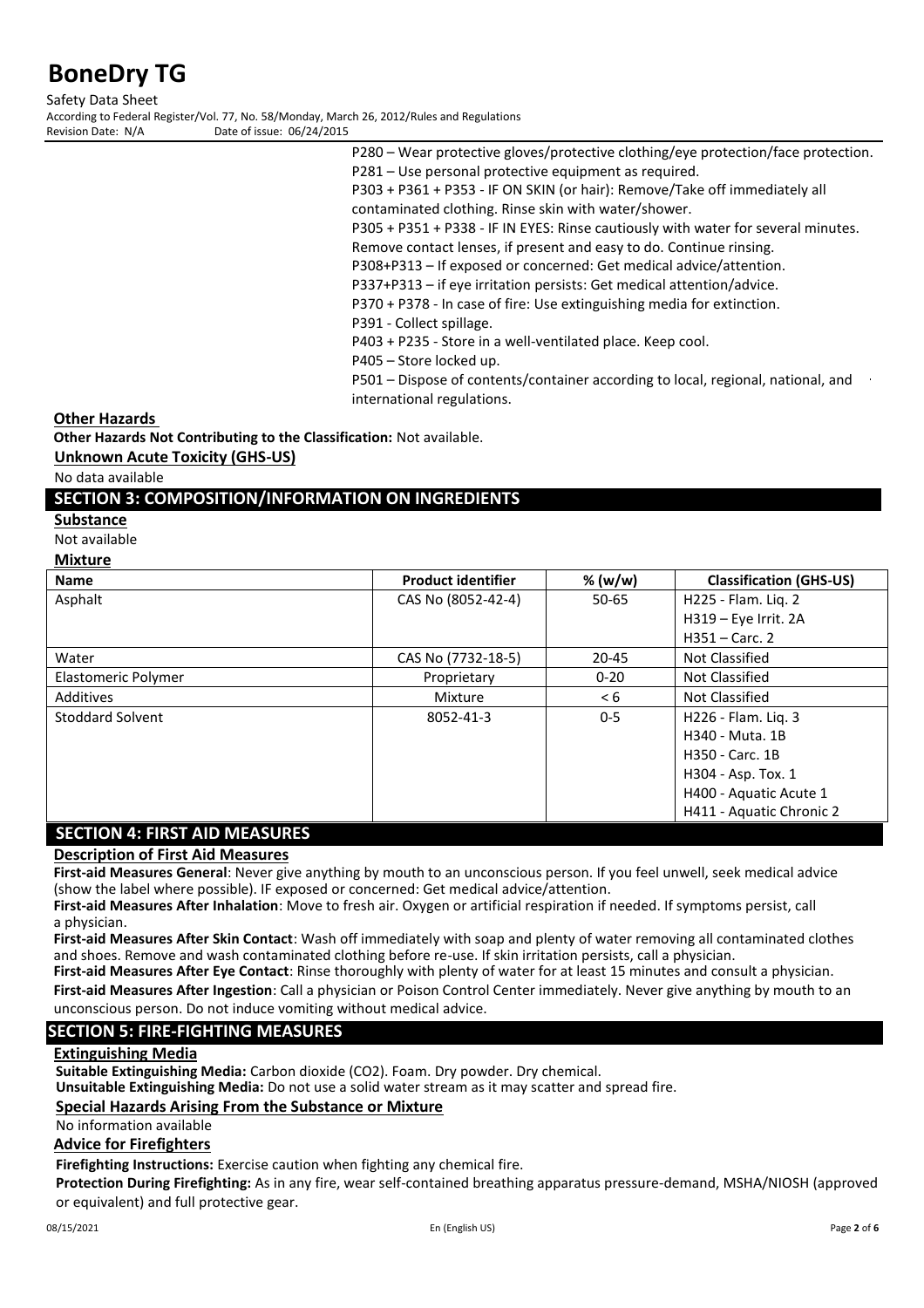#### Safety Data Sheet

According to Federal Register/Vol. 77, No. 58/Monday, March 26, 2012/Rules and Regulations<br>Revision Date: N/A<br>Date of issue: 06/24/2015

Date of issue: 06/24/2015

### **Reference to Other Sections**

Refer to section 9 for flammability properties.

### **SECTION 6: ACCIDENTAL RELEASE MEASURES**

#### **Personal Precautions, Protective Equipment and Emergency Procedures**

**General Measures**: Evacuate personnel to safe areas.

#### **For Non-emergency Personnel**

**Protective Equipment:** Use appropriate personal protection equipment (PPE).

**Emergency Procedures:** Evacuate unnecessary personnel.

## **For Emergency Responders**

**Protective Equipment:** Equip cleanup crew with proper protection.

**Emergency Procedures:** Ventilate area.

### **Environmental Precautions**

Prevent further leakage or spillage if safe to do so. Prevent product from entering drains.

#### **Methods and Material for Containment and Cleaning Up**

**For Containment and Clean Up:** Dike with inert absorbent material (e.g. dry sand or earth). Take precautionary measures against static discharges. Soak up with inert absorbent material. Pick up and transfer to properly labeled containers. Keep in suitable and closed containers for disposal. Dispose of as common waste.

### **Reference to Other Sections**

See heading 8, Exposure Controls and Personal Protection.

#### **SECTION 7: HANDLING AND STORAGE**

#### **Precautions for Safe Handling**

Avoid contact with skin and eyes. Ensure adequate ventilation.

**Conditions for Safe Storage, Including Any Incompatibilities**

**Storage Conditions:** Keep container tightly closed. Keep in properly labeled containers. Keep out of the reach of children. **Incompatible Materials:** Not available.

## **SECTION 8: EXPOSURE CONTROLS/PERSONAL PROTECTION**

#### **Control Parameters**

| <b>ACGIH TLV</b>          | <b>OSHA PEL</b>             | <b>Ontario TWAEV</b>       | Mexico                       |
|---------------------------|-----------------------------|----------------------------|------------------------------|
| TWA: $0.5 \text{ mg/m}^3$ |                             | TWA: $0.5 \text{ mg/m}^3$  | STEL: 10 mg/m <sup>3</sup>   |
|                           |                             |                            | TWA: 5 mg/m <sup>3</sup>     |
| TWA: 100 ppm              | TWA: 2900 mg/m <sup>3</sup> | TWA: 525 mg/m <sup>3</sup> | STEL: 200 ppm                |
|                           | TWA: 500 ppm                |                            | STEL: 1050 mg/m <sup>3</sup> |
|                           |                             |                            | TWA: 523 mg/m <sup>3</sup>   |
|                           |                             |                            | TWA: 100 ppm                 |
|                           |                             |                            |                              |

| ːhemi<br><b>Name</b><br>. | $-0.011100122$<br>.<br>мı |
|---------------------------|---------------------------|
| solvent<br>stodr<br>- 11  | 20000<br>$m\sigma/m^2$    |

#### **Exposure Controls**

**Appropriate Engineering Controls:** Do not allow ventilation equipment to draw material odors indoors. **Personal Protective Equipment:** Gloves. Protective clothing. Protective goggles.



**Hand Protection:** Protective gloves.

**Eye Protection:** Chemical goggles or safety glasses.

**Skin and Body Protection:** Wear suitable protective clothing.

**Respiratory Protection:** If exposure limits are exceeded or irritation is experienced, NIOSH approved respiratory protection should be worn.

**Hygiene Measures:** Wash hands before breaks and at the end of workday. Remove and wash contaminated clothing before re-use. Handle in accordance with good industrial hygiene and safety practice.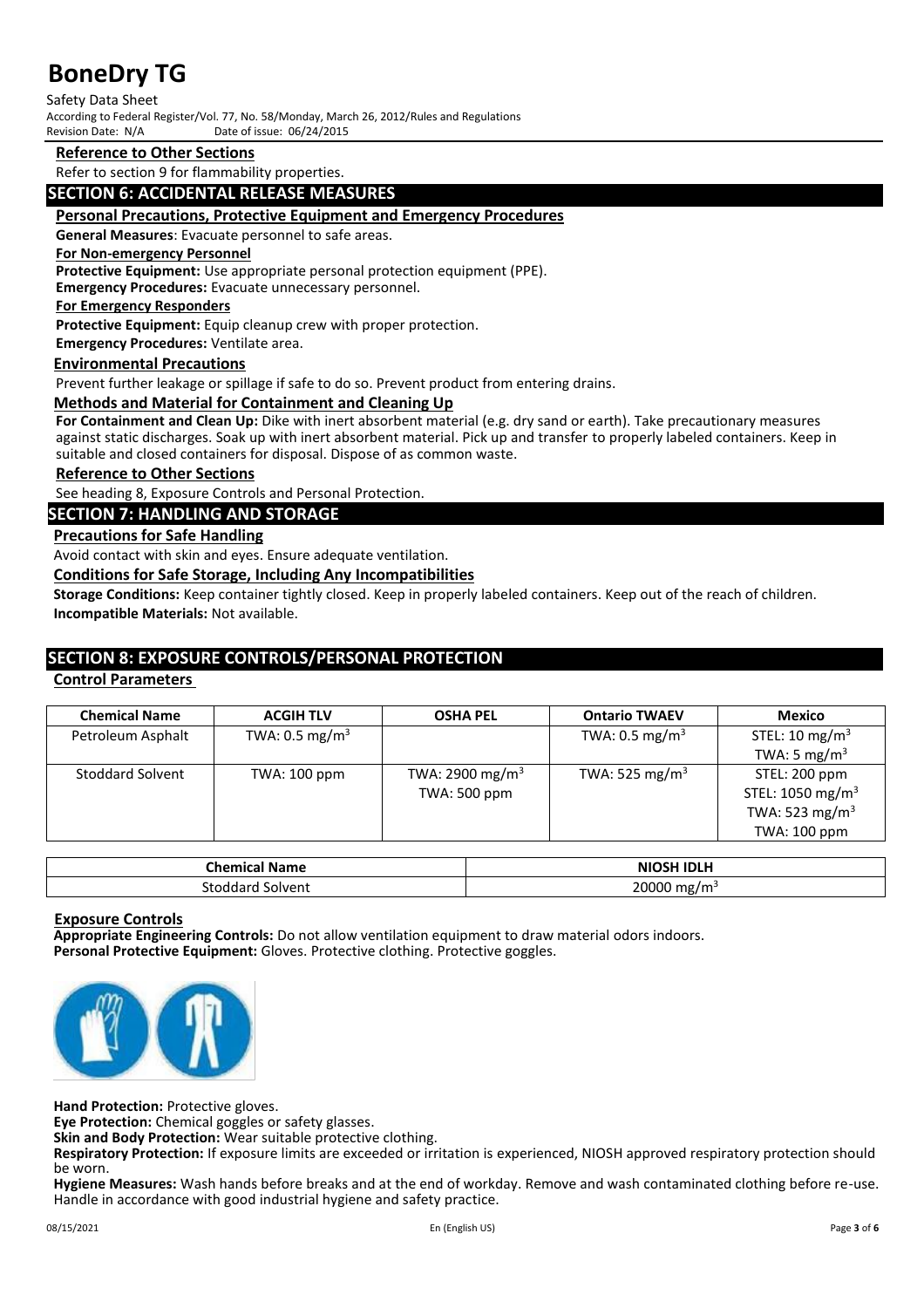#### Safety Data Sheet

According to Federal Register/Vol. 77, No. 58/Monday, March 26, 2012/Rules and Regulations Date of issue: 06/24/2015

| Other Information: When using, do not eat, drink, or smoke.  |                                      |
|--------------------------------------------------------------|--------------------------------------|
| <b>SECTION 9: PHYSICAL AND CHEMICAL PROPERTIES</b>           |                                      |
| <b>Information on Basic Physical and Chemical Properties</b> |                                      |
| <b>Physical State</b>                                        | Liquid                               |
| Appearance                                                   | Brown/black liquid                   |
| Odor                                                         | Slight odor                          |
| <b>Odor Threshold</b>                                        | Not available                        |
| рH                                                           | $9.5 - 11.5$                         |
| <b>Relative Evaporation Rate (butyl acetate = 1)</b>         | Not available                        |
| <b>Melting Point</b>                                         | Not available                        |
| <b>Freezing Point</b>                                        | 32°F/0°C                             |
| <b>Boiling Point</b>                                         | 212°F / 100°C                        |
| <b>Flash Point</b>                                           | >400°F (>204°C)                      |
| <b>Auto-ignition Temperature</b>                             | $>700^{\circ}$ F $/ > 371^{\circ}$ C |
| <b>Decomposition Temperature</b>                             | Not available                        |
| <b>Flammability (solid, gas)</b>                             | Not available                        |
| <b>Lower Flammable Limit</b>                                 | Not available                        |
| <b>Upper Flammable Limit</b>                                 | Not available                        |
| <b>Vapor Pressure</b>                                        | Not available                        |
| Relative Vapor Density at 68°F (20°C)                        | $> 1$ (Air = 1)                      |
| <b>Relative Density</b>                                      | Not available                        |
| <b>Specific Gravity</b>                                      | >1.0                                 |
| <b>Solubility</b>                                            | Partly miscible                      |
| Partition coefficient: n-octanol/water                       | Not available                        |
| <b>Explosion Data - Sensitivity to Mechanical Impact</b>     | Not available                        |
| <b>Explosion Data - Sensitivity to Static Discharge</b>      | Not available                        |
| <b>VOC Content</b>                                           | $<$ 40 g/L                           |

#### **SECTION 10: STABILITY AND REACTIVITY**

**Reactivity:** Hazardous polymerization does not occur

**Chemical Stability:** Stable under normal conditions.

**Possibility of Hazardous Reactions:** Hazardous polymerization will not occur.

**Conditions to Avoid:** No information available.

**Incompatible Materials:** No materials to be especially mentioned.

**Hazardous Decomposition Products:** Carbon monoxide. Carbon dioxide. Hydrocarbons.

### **SECTION 11: TOXICOLOGICAL INFORMATION**

**Information on Toxicological Effects – Ingredient(s)**

| LD50 and LC50 Data                                                                                                                  |  |
|-------------------------------------------------------------------------------------------------------------------------------------|--|
| $\begin{array}{ccc} \end{array}$ $\begin{array}{ccc} \end{array}$ $\begin{array}{ccc} \end{array}$ $\begin{array}{ccc} \end{array}$ |  |

| Asphalt (8052-42-4) |              |
|---------------------|--------------|
| LD50 Oral Rat       | >5,000 mg/kg |
| LD50 Dermal Rabbit  | >2,000 mg/kg |

#### **Carcinogenicity Data:**

| Asphalt (8052-42-4)                    |                                             |
|----------------------------------------|---------------------------------------------|
| <b>IARC Group</b>                      | 2Β                                          |
| National Toxicity Program (NTP) Status | Twelfth Report – Items under consideration. |

## **SECTION 12: ECOLOGICAL INFORMATION**

### **Toxicity – Ingredients**

Contains no substances known to be hazardous to the environment or not degradable in waste water treatment plants.

## **Persistence and Degradability**

No information available for this product.

## **Bioaccumulative Potential – Product**

No information available for this product.

**Bioaccumulative Potential – Ingredients**

No information available for this product.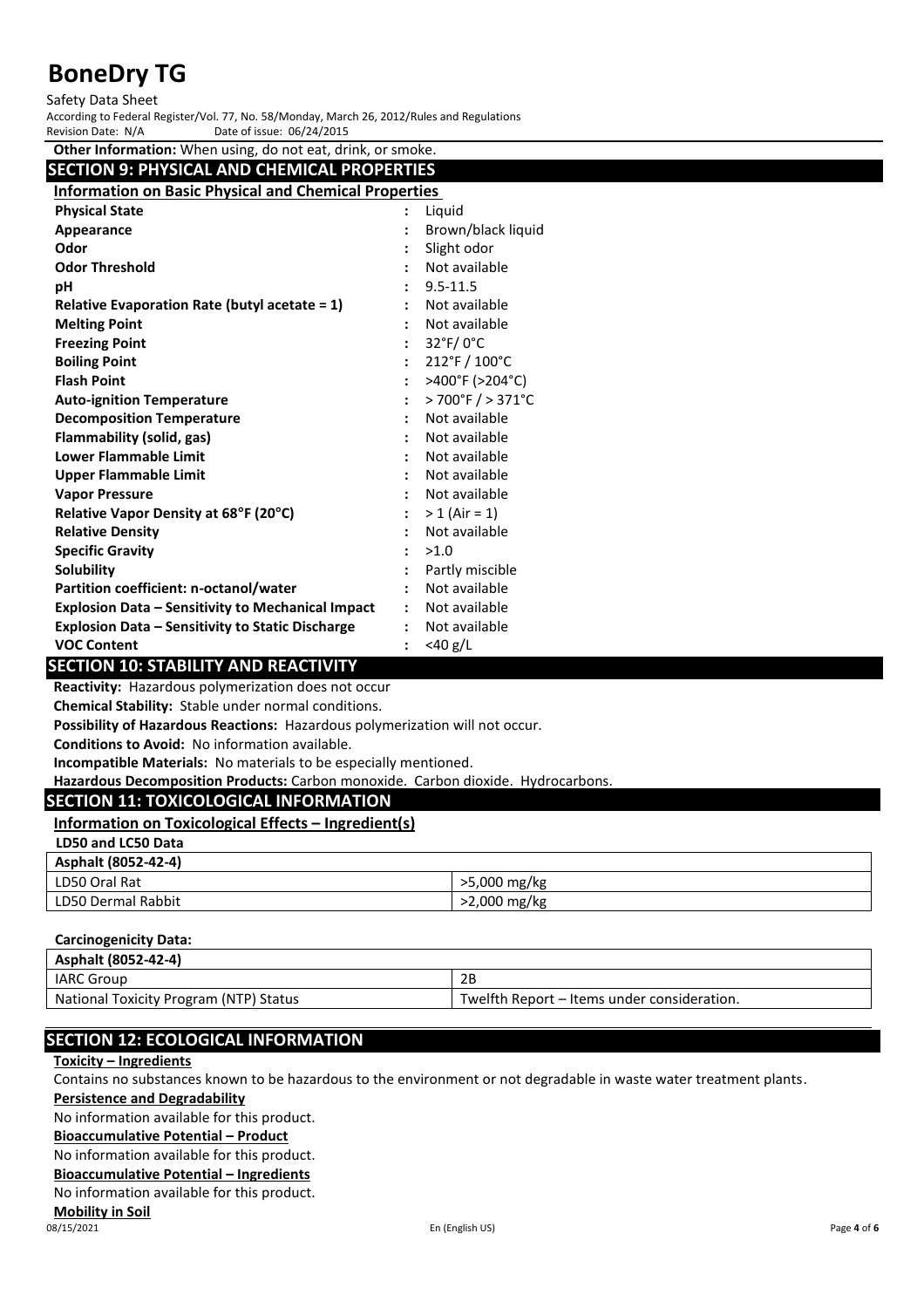Safety Data Sheet According to Federal Register/Vol. 77, No. 58/Monday, March 26, 2012/Rules and Regulations

Date of issue: 06/24/2015

No information available for this product.

## **Other Adverse Effects**

**Other Information:** Avoid release to the environment.

## **SECTION 13: DISPOSAL CONSIDERATIONS**

**Waste Disposal Recommendations:** Dispose of in accordance with local, state, and federal regulations.

**Additional Information:** Empty containers should be taken for local recycling, recovery or waste disposal.

| <b>SECTION 14: TRANSPORT INFORMATION</b> |                |                         |
|------------------------------------------|----------------|-------------------------|
| <b>In Accordance with DOT</b>            |                |                         |
| <b>Proper Shipping Name</b>              | $\ddot{\cdot}$ | Non-Regulated Material. |
| In Accordance with IMDG                  |                |                         |
| <b>Proper Shipping Name</b>              |                | Not Regulated.          |
| <b>Hazard Class</b>                      |                |                         |
| <b>Identification Number</b>             |                |                         |
| <b>Packing Group</b>                     |                |                         |
| <b>Marine Pollutant</b>                  |                |                         |
| In Accordance with IATA                  |                |                         |
| <b>Proper Shipping Name</b>              | $\ddot{\cdot}$ | Not Regulated.          |
| <b>Hazard Class</b>                      |                |                         |
| <b>Identification Number</b>             |                |                         |
| <b>Packing Group</b>                     |                |                         |
| <b>Marine Pollutant</b>                  |                |                         |
| In Accordance with TDG                   |                |                         |
| <b>Proper Shipping Name</b>              | $\ddot{\cdot}$ | Not Regulated.          |
| <b>Hazard Class</b>                      |                |                         |
| <b>Identification Number</b>             |                |                         |
| <b>Packing Group</b>                     |                |                         |
| <b>Marine Pollutant</b>                  |                |                         |

## **SECTION 15: REGULATORY INFORMATION**

## **International Inventories**

| <b>Chemical Name</b>    | <b>TSCA</b> | dsl | <b>NDSL</b> | <b>EINECS</b> | <b>ELINCS</b> | <b>ENCS</b> | <b>CHINA</b> | <b>KECL</b> | <b>PICCS</b> | <b>AICS</b> |
|-------------------------|-------------|-----|-------------|---------------|---------------|-------------|--------------|-------------|--------------|-------------|
| Petroleum Asphalt       |             |     |             |               |               |             |              | . .         |              |             |
| <b>Stoddard Solvent</b> |             |     |             |               |               |             |              |             |              |             |

| <b>TSCA</b>   | Complies |
|---------------|----------|
| <b>DSL</b>    | Complies |
| <b>NDSL</b>   | Complies |
| <b>EINECS</b> | Complies |
| <b>ELINCS</b> | Complies |
| <b>ENCS</b>   | Complies |
| <b>CHINA</b>  | Complies |
| <b>KECL</b>   | Complies |
| <b>PICCS</b>  | Complies |
| <b>AICS</b>   | Complies |
|               |          |

### **US Federal Regulations**

**Asphalt (8052-42-4)** Listed on the United States TSCA (Toxic Substances Control Act) Inventory

### **Elastomeric Polymer (Proprietary)**

Listed on the United States TSCA (Toxic Substances Control Act) Inventory

## **US State Regulations**

California Proposition 65

This product contains no known Proposition 65 chemicals.